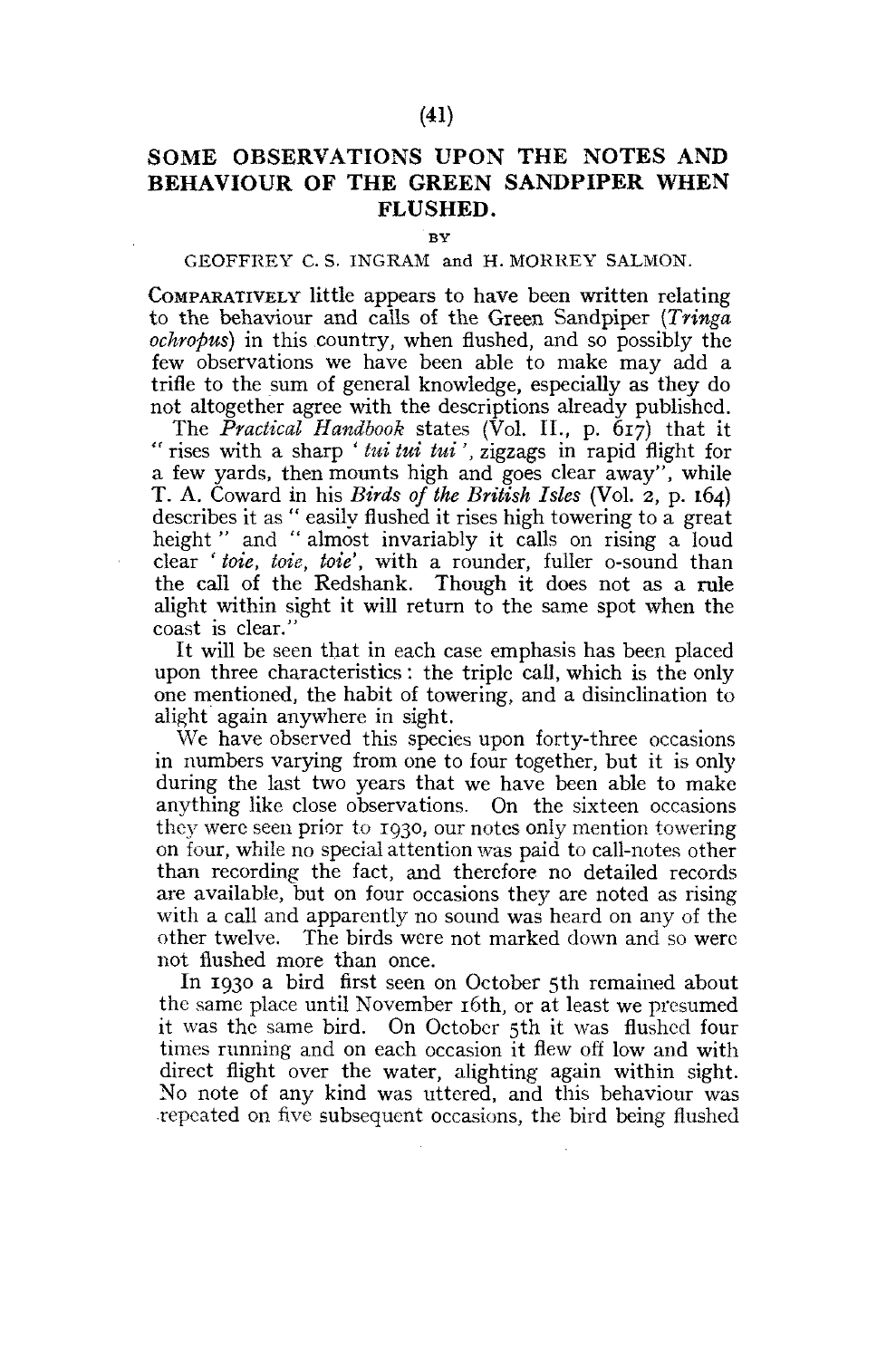twice on each visit, that is ten times altogether. On November 16th it rose with a loud call, and towering, flew out of sight and was not seen again.

Our observations for 1931/32 are far more varied and are given in the form of extracts from our diaries, our notes being made on the spot.

October 4th.—One, flushed twice, and each time it rose silently and flew low over the water.

October nth.—Two from the gully below the reservoir dam. One rose silently, and the other with a triple call " *kwerl-weet-iweet,"* repeatedly occasionally while in flight. Both flew low up over the dam and alighted on the pitching of the reservoir, and, when again flushed, flew off low over the water, one bird uttering the same call. Flushed a third time, separately, for they were feeding some distance apart, the first went off quite silently, flying low, and the other calling " *kwerl-weet-tweet,"* also flying low.

October 18th.—Four, all feeding together at the edge of the water, Lisvane Reservoir, and we watched them from cover for a considerable time. They bob less frequently than the Common Sandpiper and the tail is not so constantly in motion. Silent when running about and feeding, but two flew 50 to 60 yards farther along calling " *kwee-weet, kweeweet, kwerl-weet-tweet".* When the other two joined them the four flew together along the water's edge for a further hundred yards or so, rising with a rippling, bubbling call, " *klu-ludle-lu-ludle-lu-ludle",* followed by a sharp " *wit-wit".*  On being flushed they rose to about 50 to 60 feet and circled around over the reservoir occasionally calling " *kwerl-weet tweet",* but alighted again in a few minutes.

October 25th.—Two on Lisvane Reservoir. One called " *kwerl-weet-tweet"* as it flew off low over the water to the other side (200 yards), the other rose silently and followed in a similar manner, both recrossing again silently as we neared them.

November  $15th$ —One flushed from the gully at 4 to 5 yards range. It rose silently and just skimming the grass topped the dam and went down on the reservoir pitching. We walked right on to it there, at 3 to 4 yards, when it skimmed off over the water silently, mounting once to about 50 feet and then dropping again. Flushed for the third time it flew off over the water quite silently.

November 22nd.—Two flushed, at 25 to 30 yards, from the gully. Got up calling loudly " *kwee-weet",* and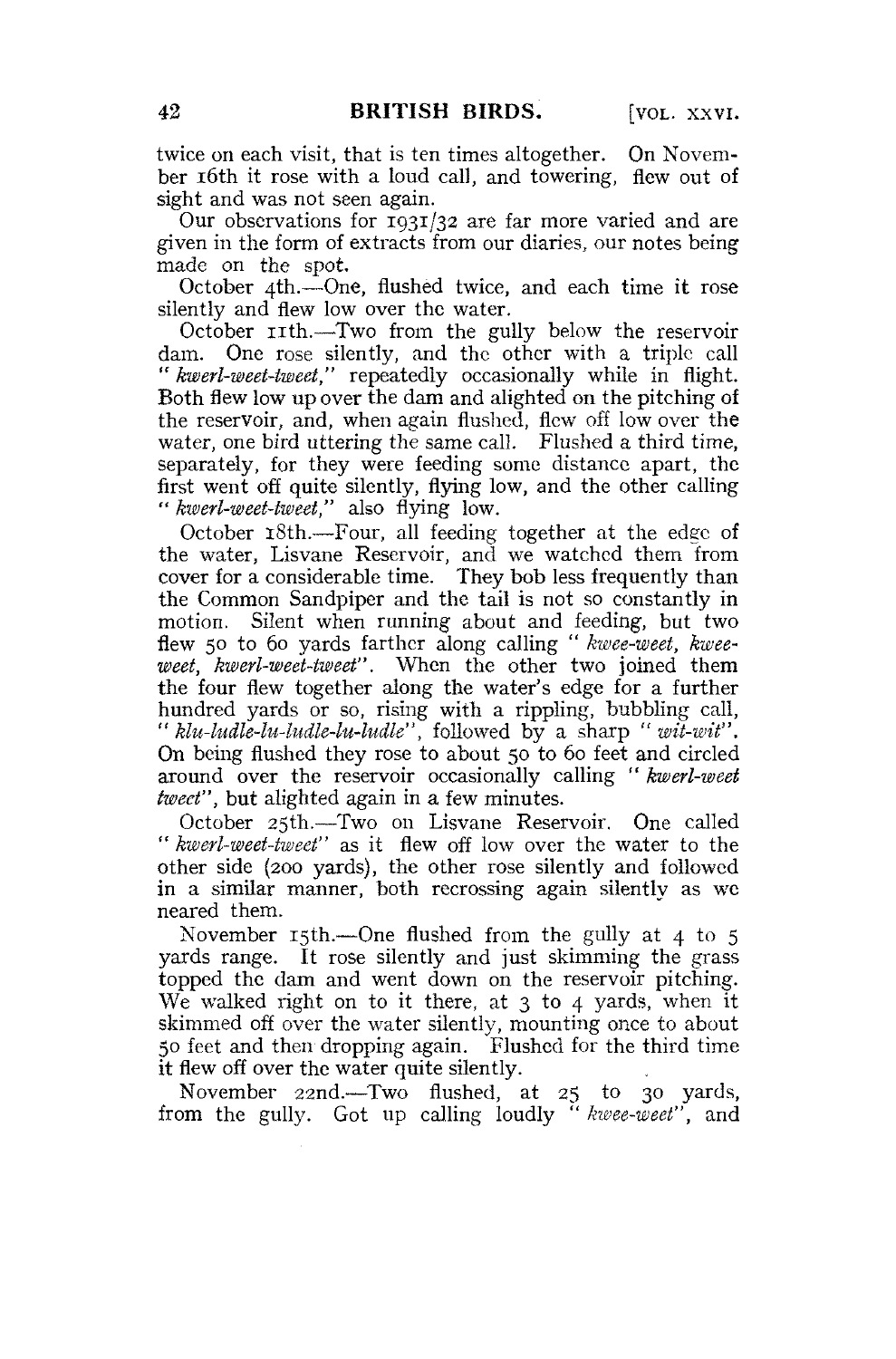" *kwerl-weet-tweet"*, and flew right away out of sight but did not tower.

December 6th.—One flushed from the gully at io to 12 yards range. Rose silently and flew up over the dam about one foot above the grass and then out over the reservoir at the same height.

December 13th.—One flushed from the south-west corner of Llanishen Reservoir at 4 to 5 yards. Flitted off silently just over the surface of the water and, crossing the dam, went down on the gully. Two were put up from there at 25 to 30 yards, one rising silently and the other calling loudly " *kwee-weet, kwerl-weet-tweet, kwerl-weet-tweet, kwee-weet-aweet",* and then " *klu-ludle-lu-ludle-lu-ludle, wit-wit-wit, kwerl-weet-tweet",* and after alighting " *kwer-weet".* Flushed again at 10 to 12 yards both rose together, one calling a sharp " *pie-fie",* followed by the rippling " *klu-ludle-lu-ludlelu-ludle",* and then " *wit-wit-wit",* the other making off silently, low across the water, while the first towered to 300 to 400 feet, calling repeatedly " *klu-wit"* as it flew off, but it circled back, still calling, and passing overhead dived down to the gully again, the last few yards very fast and steeply. We flushed the silent bird again, and this time it rose to 50 to 60 feet and also dived down to the gully, steeply and swiftly.

December 20th.—Two flushed from the gully at 20 to 25 vards. Rose with a rapid succession of the sharp " *ple*" note, varied with an occasional *"wit"* and *"klu-wit"* as they flew up the gully below the banks, and then rose and crossed low over the reservoir dam. Flushed again at 6 to 8 yards they flew out over the water with loud " *klu-wits "* and, turning, crossed over into the gully again. From here they were flushed for the last time and once more rose with a medley of rapid " *pies "* and an occasional " *wit",* these giving place to the flight-call " *klu-wit "* as they flew out of sight.

January 17th, 1932.—Two flushed from the gully at 10 to 12 yards flew low up the stream for a few yards calling " *kwee-weet, kwee-weet, kwee-weet-a-weet",* with an occasional " wit". They then rose over the dam, their notes changing as they did so to " *klu-wit, klu-wit, klu-wit-a-wit".* It was impossible to be certain, but apparently only one bird was calling. They circled around about 20 feet up, as though returning to the gully, but finally went off over the water and we lost sight of them. On returning to the gully about an hour later we flushed them from almost the same spot.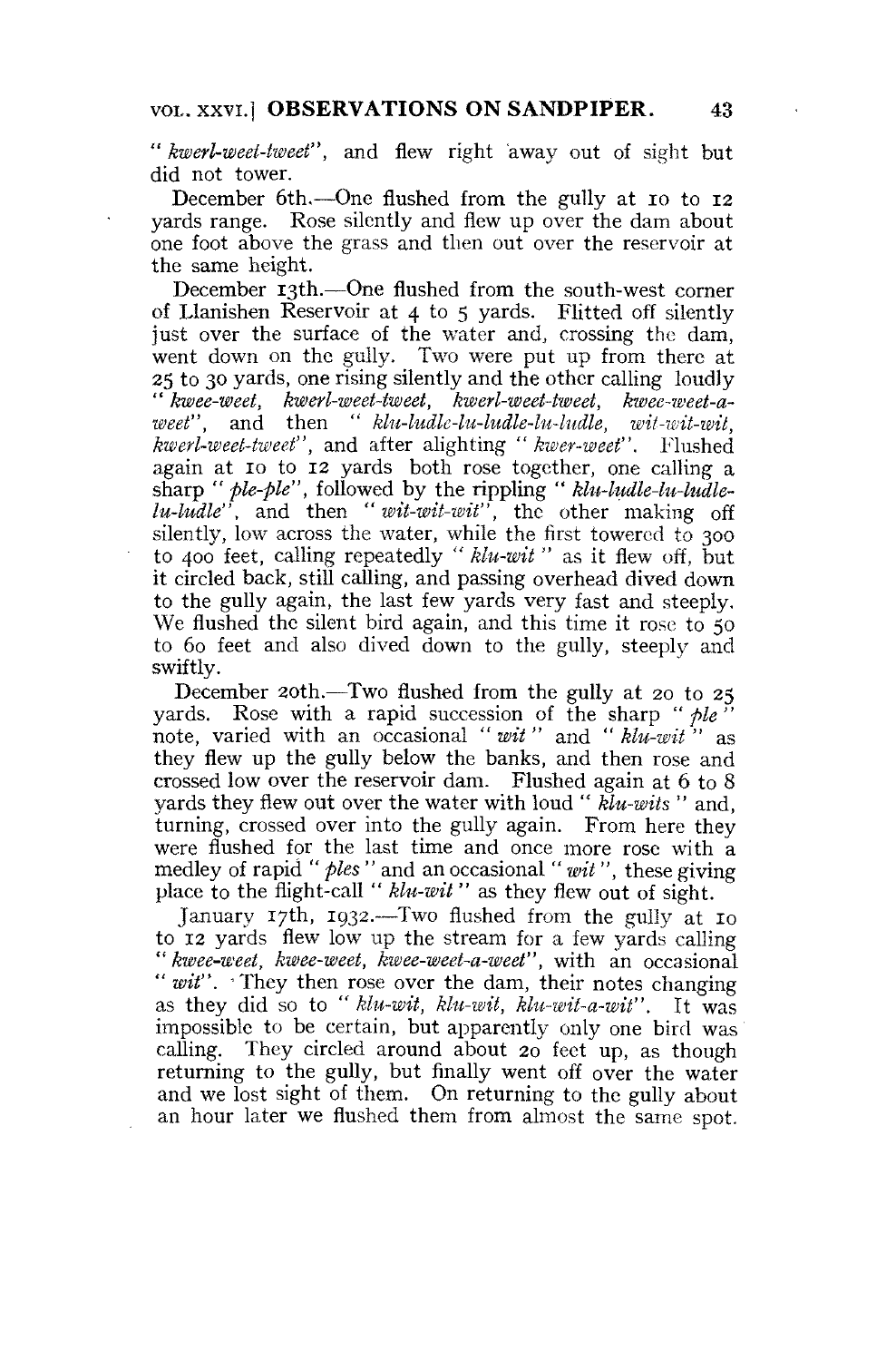Both rose silently, but as they crossed the dam one began to call " *wit-wit, klu-wit, klu-wit, wit-wit",* and both flew out a short distance over the water calling " *kwee-weet, kwee-weet",* and again turned and alighted on the pitching about 200 yards away. We descended the dam and, walking below it, crossed again almost on top of them, flushing them at 8 to io yards. They flew out over the water, one bird calling very rapidly " *Me, Me, wit, wit, wit, kee-wit, kwee-weet, kwee-weet-weet",* and then both towered high overhead, circling around for nearly two minutes, one calling continually " *kwee-weet, kwee-weet, kwee-weet-weet, klu-wit, klu-wit, kluwit-wit".* We lost sight of them, but they must have descended to the pitching of the south dam for we flushed them from there some time later, when they skimmed off low over the water calling " *kwee-weet, kwee-weet, kwee-weet-weet".* 

February 2ist.—One flushed from the gully rose silently, and after flying a little way up the stream, flew low over the dam and went down on the pitching of the reservoir. Flushed from there it once more rose silently and just skimmed over the water to the other side. When put up from there it rose to some 50 to 60 feet and without a note of any kind flew across to the other reservoir. It was flushed there and simply skimmed off over the water silently and was not seen again.

February 28th.—Three flushed from the gully at 10 to 15 yards ; their calls, if any, were drowned at that distance by the fierce wind. They flew up the gully and alighted again, and it was possible to get to within 5 or 6 yards of them before they caught sight of us and rose calling a succession of sharp " *klees "* and " *wits ".* Flying low they just cleared the dam and alighted on the reservoir pitching, and when flushed from there skimmed off over the water to the other side, the wind again preventing any calls being heard.

March 6th.—One from the gully rose silently and flew low over the dam and alighted on the reservoir pitching. Flushed from there it skimmed the water for some distance and then mounted on a long slant to a great height and disappeared ; no notes were heard, but there was a high wind.

March 13th.—One from the gully rose with a succession of " *klees "* and " *wits ",* also " *kle-weet-kle-kle-weet, kweeweet",* and then towered calling " *kwee-weet-weet ",* repeating this call five times, and disappeared still flying high. Three more were flushed farther along the gully and rose with a succession of " *klees "* and " *wits "* and crossed low over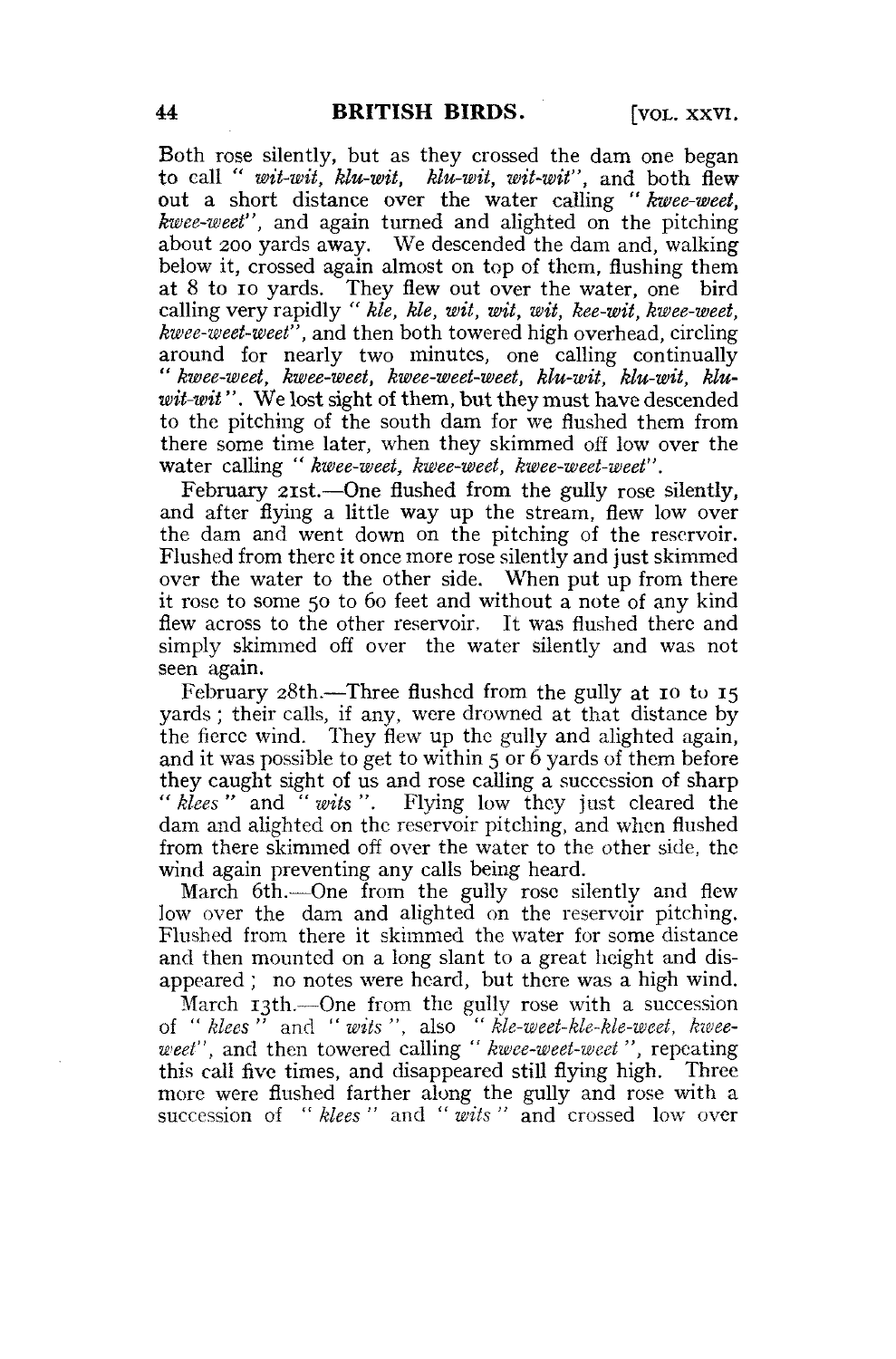the dam calling " *kweet-kwee-weet-kweet",* and alighted on the reservoir pitching but moved again quickly and silently, resettling twice before finally alighting. Flushed at 5 or 6 yards they rose calling " *klee "* and " *wit",* and mounting high circled around calling all the time " *kwee-weet, kweeweet-weet",* varied by " *klu-wit, kwer-weet, too-wit",* and also occasionally a slower " *too-twee ".* 

March 20th.—One from the gully rose silently and flying low crossed the dam and skimmed over the water to the other side without uttering any call.

March 27th.—Two from the gully where they were feeding apart. They rose separately and silently, flying low, over the dam, and alighting on the reservoir pitching.

April 3rd.—One from the gully rose silently and crossing low over the dam flew out over the water, but turning, recrossed the dam and went down into the gully again. Flushed once more it repeated this flight but, although it returned to the gully, it did not alight but flew up again, towered to a great height and flew out of sight. It was apparently silent all the time.

April 10th.—Two from the gully rose calling "*wit, wit, klu-lu-wit, klu-lu-wit, wit, wit",* and flying low crossed the dam, alighting somewhere out of sight.

April 17th.—Two from the gully, separately, both rising silently and flying low, skimmed over the water out of sight. On this date Common Sandpipers *(Tringa hypoleucos)* were also seen.

April 24th.—One feeding on reservoir's edge close to three Common Sandpipers. All rose together and skimmed off over the water, the Green silently, the Commons calling loudly. The Green alighted by itself on the opposite side of the reservoir, while the Commons circled back to near the place they were first seen. This was the last time a Green Sandpiper was seen.

The reservoirs were visited weekly during the period between October 4th, 1931, and April 24th, 1932, and also after the latter date, but no birds were seen except on the dates recorded, although a careful search was made on every visit; it seems probable, however, that they must have been somewhere in the immediate neighbourhood during the whole of the seven months, that is of course assuming that those we saw so constantly were individuals of the same party and not new arrivals; it seems less probable that the latter alternative should be the correct one.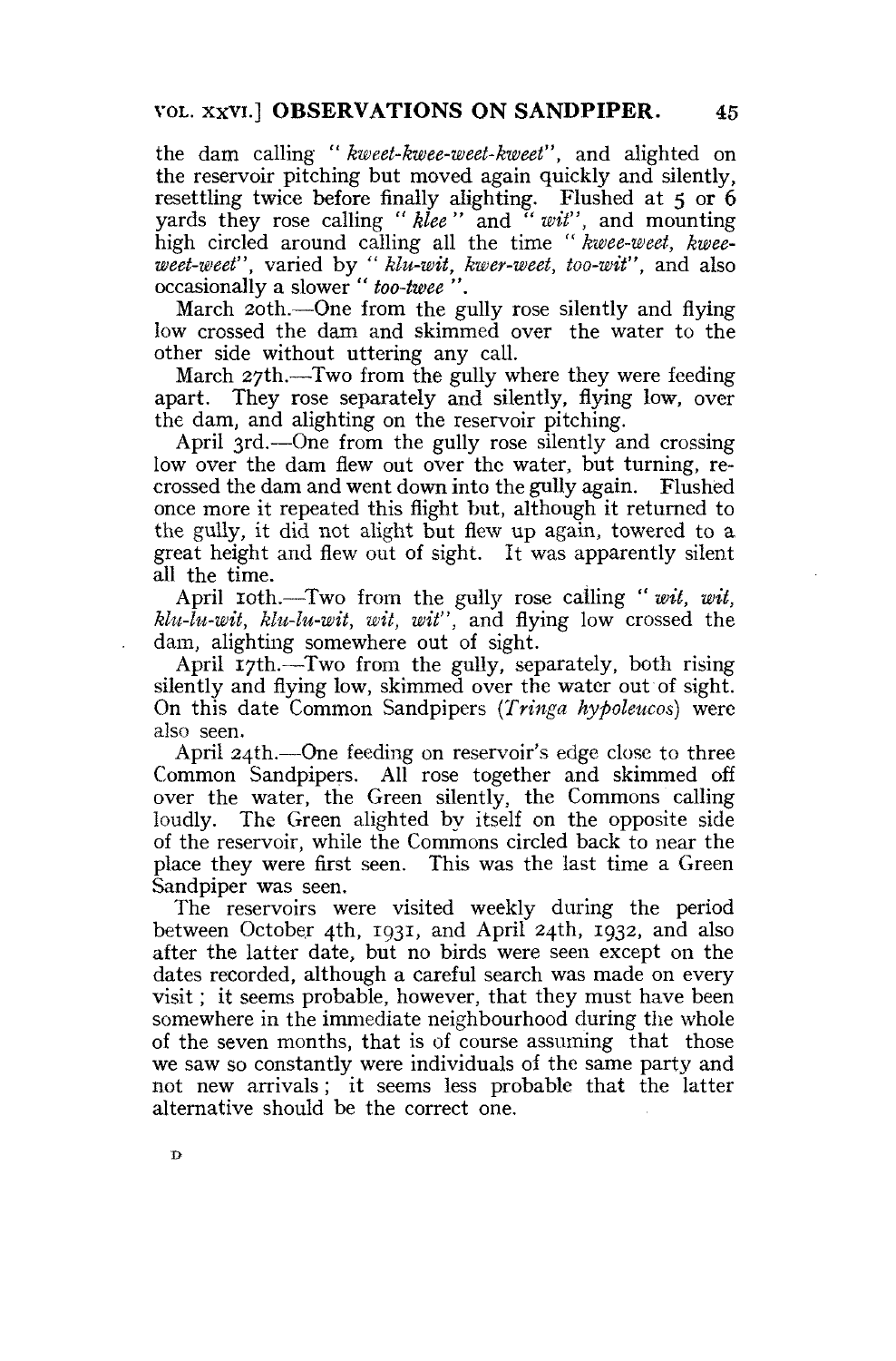Summing up our observations, it is apparent that the triple call variously described as " *tui tui tui",* or " *toie toie toie",*  does not in all cases consist of three similar notes, but rather of three dissimilar ones, the first of which at any rate is very distinctly different from the other two, in fact we never heard anything resembling the triple repetition of a single note, and this statement appears to be supported by a quotation, sent to us by our friend Bertram Lloyd, from a translation of A. Voigt's *Vogelstimmen,* 8th edition, 1920, p. 235. " The first ones I observed went off uttering a musical ' *Dlu-e '* call, but later I constantly heard flying birds utter a cry ' *Djui-it'* or ' *Djui-it-it-it* ', as did Hesse, who syllables it as ' *Gluhit-wit-wit' ".* 

It is interesting also to compare the flight notes of the New World representative of this species, the Solitary Sandpiper *(Tringa solitaria),* with those we heard, and they are given in the *Practical Handbook,* p. 619, as " *Peet-weet "* or " *peet-weet-weet ".* 

An astonishing variety of other notes were frequently uttered, but when two or more birds were seen together it was not always possible to be certain how many were calling, for with one or two exceptions, they invariably kept close together when rising and while in flight. It may well be that certain combinations of notes we heard were used by one sex only, while the other remained silent or only made use of such general calls as the alarm, which was generally a rapid succession of a sharp note repeated a varied number of times which can be written as either *"pee", " plee",* or " *klee",* these being followed by the flying-away notes, sometimes a sharp "*wit*" repeated one or more times, often " *kwee-weet",* and when flying low over the water " *kwee-weet"*  followed by " *kwerl-weet-tweei "* (which was the outstandingly characteristic call in October to December but not heard later), occasionally varied by " *kwee-weet-a-weet "* or " *kweeweet-weet,"* while the calls heard from birds towering were " *klu-wit "* or " *too-wit",* but sometimes " *kler-weet".* 

The most interesting call was the one used by one bird when in company with others, the rippling " *klu-ludle-luludle-lu-ludle "* heard on October 18th (four birds together) and again on December 13th (two birds together). Upon first hearing this we were instantly reminded of Miss Haviland's (Mrs. Brindley) description of the calls of her honeymooning Wood-Sandpipers *(Tringa glareola)* in *A Summer on the Yenesei,* of which she syllables " *taludle, taludle, Una, Una,*